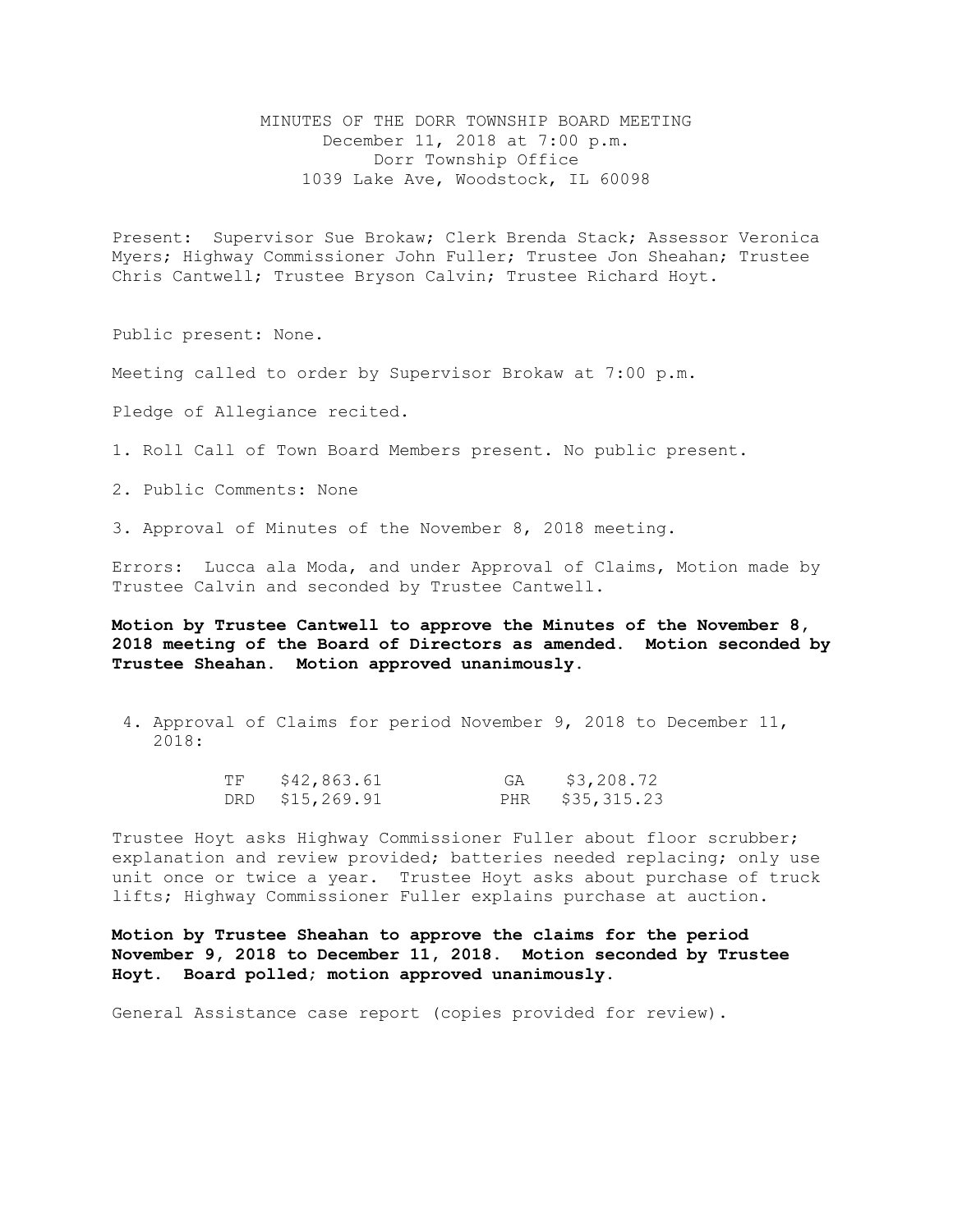# **Page 2 – 12/11/2018**

## 5. Approval of Tax Levy – Township

Supervisor Brokaw advises she and Assessor Myers met with Roscoe Stelford from the City of Woodstock for assistance and information on capturing new growth. Flat levy and capturing new growth made a \$6,334.00 difference. Brief discussion. After first of year we can look at abating like last year.

**Motion by Trustee Sheahan to approve the Tax Levy Ordinance for the Township for the year 2019 in the total amount of \$676,334.00; motion seconded by Trustee Cantwell. Board polled; motion approved unanimously.** 

### 6. Davis Road Property

Phase 1 Study provided to Board members for review. Highway Commissioner Fuller reviews summary of report – basically nothing wrong with the property. Brief discussion. Possible future options and purpose for purchase. 60% useable property, wetland, adjacent location importance. Discussion continues. Continued future agenda item.

#### 7. McRide Intergovernmental Agreement

Supervisor Brokaw advises the McRide Intergovernmental Agreement is up for renewal – January 1, 2019 to December 31, 2019. Reformulated contributions: 2015, 2016 and 2017 contribution was \$6,000.00; 2018 contribution was \$4,800.00; 2019 will be \$5,040.00. Still only for seniors and persons with disabilities. Brief discussion. Requires signature for participation; valuable service.

**Motion by Supervisor Brokaw to adopt the McRide Intergovernmental Agreement for 2019; motion seconded by Trustee Calvin. Board polled; motion approved unanimously.**

#### 8. Legislative Updates

Supervisor Brokaw advises House Bill 4637 passed. McSweeney is anticipating taking further action, perhaps waiting until new governor takes office.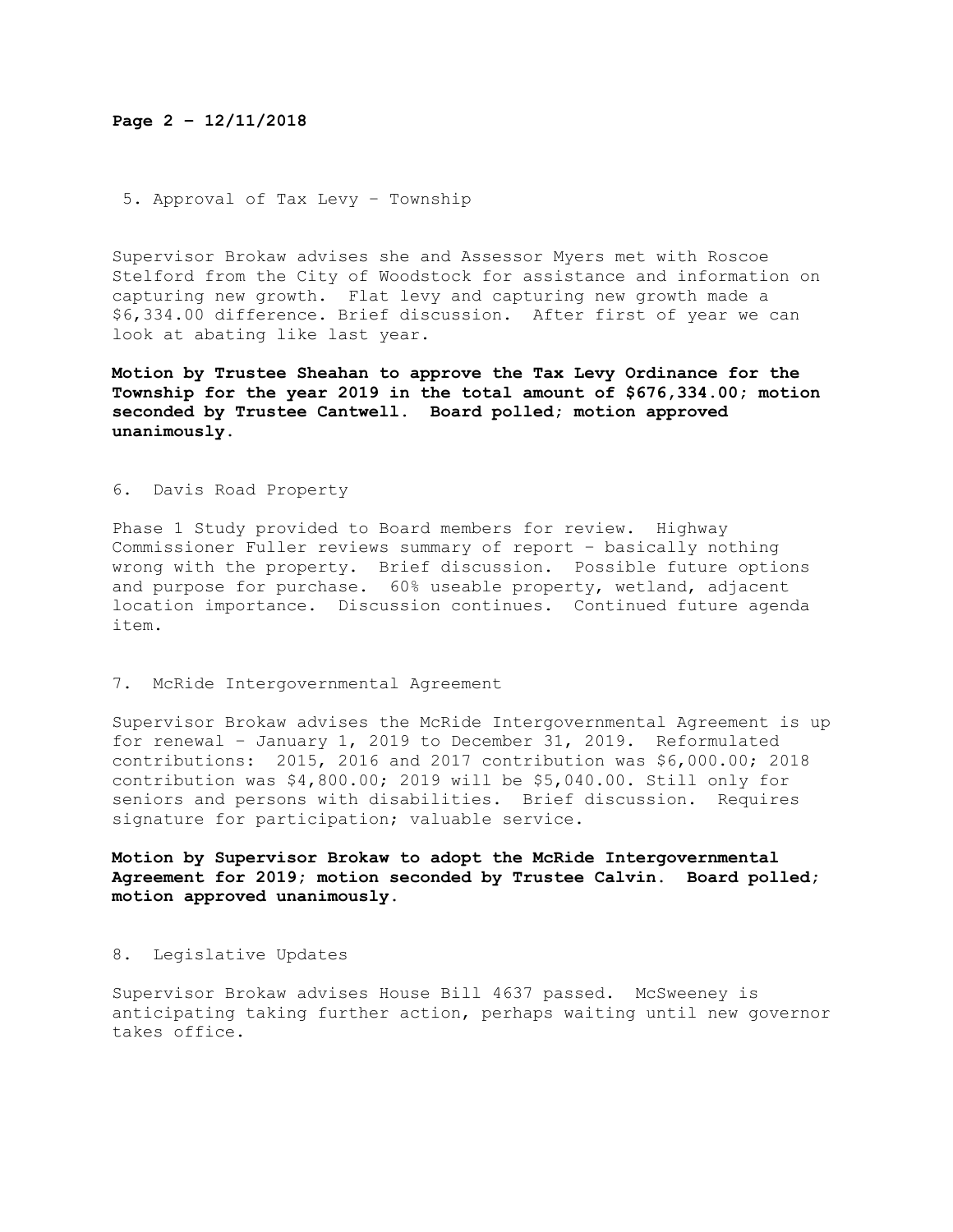#### Page 3 – 12/11/2018

#### 9. Reports:

**Supervisor –** Illinois Department of Human Services has increased the rate of General Assistance to \$304.00, from \$245.00. Starting January  $1^{st}$ , will be increased. Talking with representatives from AARP – Driver Safety Course, June 4th and 5th from 10:00 a.m. to 2:00 p.m. each day. New this year Smart Driver Tek Workshop, 90 minutes; shooting for second week in March. Notice received on zoning reclassification for Lily Pond Road property (solar site) from E-1 Estate to A-1 Agriculture; hearing December 11, 2018 at 1:30 p.m. Cate Williams, President of the League of Women Voters of McHenry County, sent an email advising the Children's Health Fair has disbanded, requesting decision to either return or allow them to donate to another entity our \$500.00 donation. Consensus of Board is to have them return our donation to us.

**Assessor –** Residential sales Entered November 9, 2018 – December 11, 2018 provided for review. Assessor Myers advises she may need to make some changes to the assessment software; comparables and explanation on spreadsheet for appeals with sales and equity. Issue with Algonquin Township Assessor and Board of Review process, which uses our model. Regression Analysis interest for future being discussed.

**Highway Commissioner –** Everything looks pretty good. Another truck required repair. Keeping ahead of the snow. Trustee Cantwell compliments road crew on recent snow storm event. Highway Commissioner Fuller advises brine is working well. Taking over of County roads possibility – brief discussion. They would need to perform repair/upkeep in order for us to consider maintaining these roads.

**Clerk –** TOI Annual Conference, as always, is beneficial and everyone should consider attending.

**Trustees** – No report.

10. Executive Session – None.

11. New Business – None.